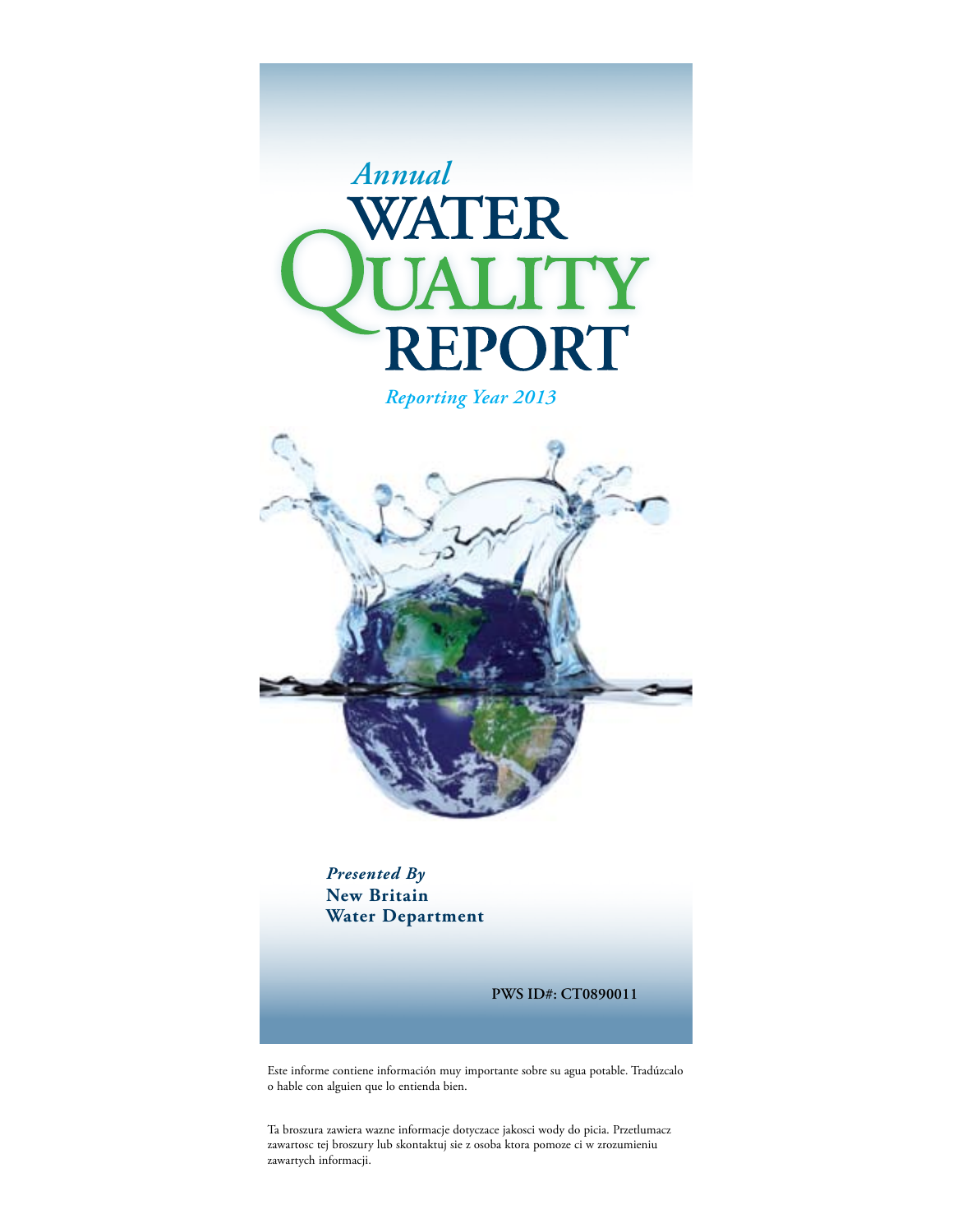# There When You Need Us

The Honorable Mayor of New Britain, Erin E. Stewart, and the Board of Water Commissioners are proud to present to you the New Britain Water Department's annual water quality report. This report covers all testing completed in the past year. Once again the water department has met or



exceeded all mandated water quality standards. The staff at the Water Department continually strives to adopt new and better methods for delivering the best-quality drinking water to our customers and as new challenges to drinking water safety emerge, they will remain vigilant in meeting these challenges by maintaining water of the highest quality for our community.

### Community Participation

You are invited to participate in our public forum<br>and voice your concerns about your drinking water. The Board of Water Commissioners meets the first Tuesday after the first Wednesday of each month beginning at 7 p.m. at at 50 Caretaker Road, New Britain, CT.

# Lead in Home Plumbing

I health problems, especially for pregnant women and f present, elevated levels of lead can cause serious young children. Lead in drinking water is primarily from materials and components associated with service lines and home plumbing. We are responsible for providing high-quality drinking water, but cannot control the variety of materials used in plumbing components. When your water has been sitting for several hours, you can minimize the potential for lead exposure by flushing your tap for 30 seconds to 2 minutes before using water for drinking or cooking. If you are concerned about lead in your water, you may wish to have your water tested. Information on lead in drinking water, testing methods, and steps you can take to minimize exposure is available from the Safe Drinking Water Hotline or at www.epa.gov/ safewater/lead.

# Substances That Could Be in Water

To ensure that tap water is safe to drink, the U.S. EPA prescribes regulations limiting the amount of certain contaminants in water provided by public water systems. U.S. Food and Drug Administration regulations establish limits for contaminants in bottled water, which must provide the same protection for public health. Drinking water, including bottled water, may reasonably be expected to contain at least small amounts of some contaminants. The presence of these contaminants does not necessarily indicate that the water poses a health risk.

The sources of drinking water (both tap water and bottled water) include rivers, lakes, streams, ponds, reservoirs, springs, and wells. As water travels over the surface of the land or through the ground, it dissolves naturally occurring minerals, in some cases, radioactive material, and substances resulting from the presence of animals or from human activity. Substances that may be present in source water include: **Microbial Contaminants**, such as viruses and bacteria, which may come from sewage treatment plants, septic systems, agricultural livestock operations, or wildlife; **Inorganic Contaminants**, such as salts and metals, which can be naturally occurring or may result from urban stormwater runoff, industrial or domestic wastewater discharges, oil and gas production, mining, or farming; **Pesticides and Herbicides**, which may come from a variety of sources such as agriculture, urban stormwater runoff, and residential uses; **Organic Chemical Contaminants**, including synthetic and volatile organic chemicals, which are by-products of industrial processes and petroleum production and may also come from gas stations, urban stormwater runoff, and septic systems; **Radioactive Contaminants**, which can be naturally occurring or may be the result of oil and gas production and mining activities.

For more information about contaminants and potential health effects, call the U.S. EPA's Safe Drinking Water Hotline at (800) 426-4791.

# **QUESTIONS?**

For more information about this report, or for any questions relating to your drinking water, please call Superintendent Ramon Esponda, PE, ME, at (860) 826-3546.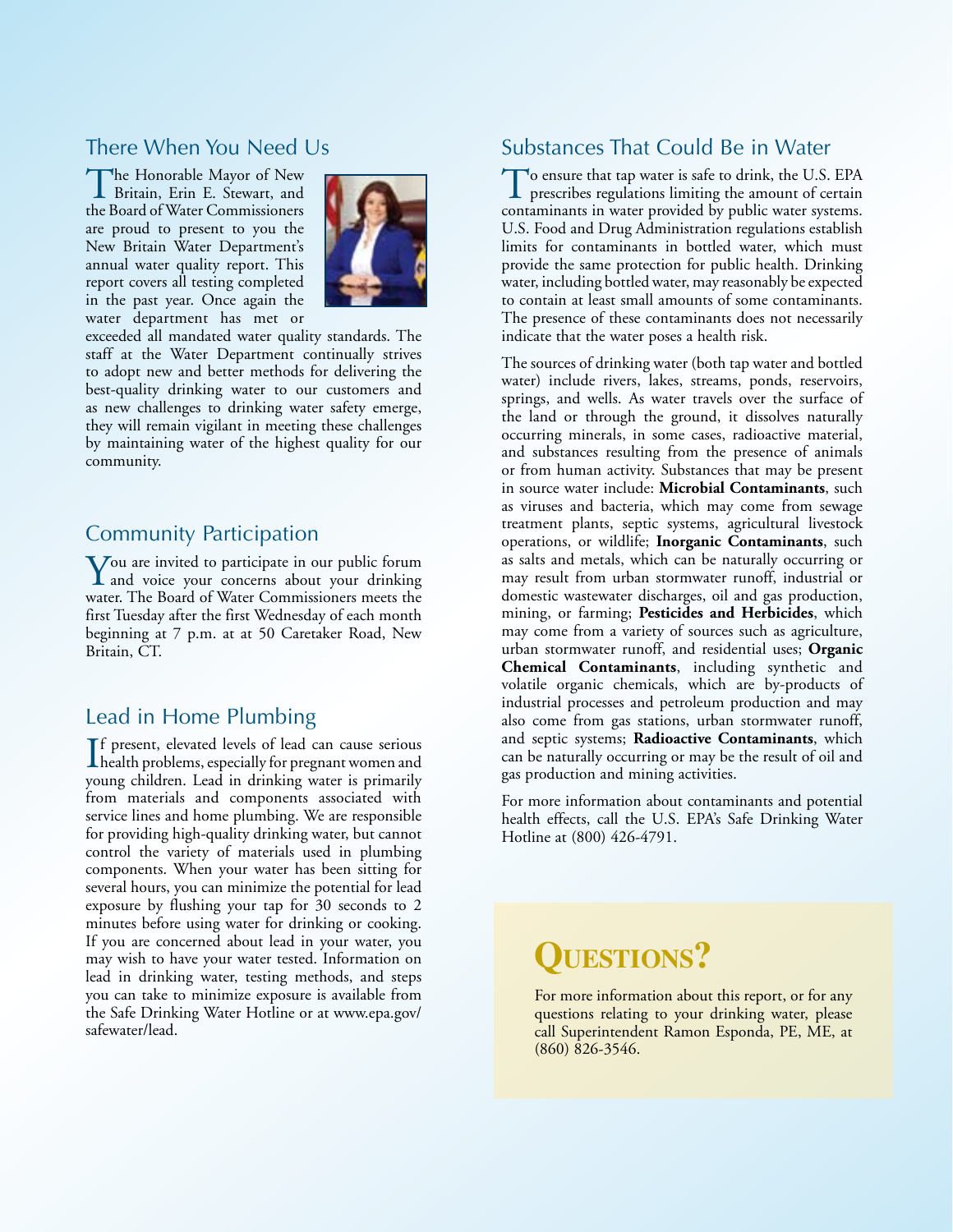#### Where Does My Water Come From?

The New Britain Water Department's customers are fortunate because they enjoy an abundant water supply from 8 sources. The Shuttle Meadow Water Treatment Plant draws water from the Shuttle Meadow, Wasel, Whigville, Wolcott White Bridge, Hart Ponds and Nepaugh Reservoirs, combined they hold about 3 billion gallons of water. The department also has two well fields, the upper and lower White Bridge well fields. Additionally the water department leases the Patton bridge well field to the Town of Southington. The Shuttle Meadow Water Treatment Plant is one of the most advanced plants in the state. It was completed in 2004 and provides roughly 3.2 billion gallons of drinking water every year.

### Information on the Internet

The U.S. EPA Office of Water (http://water.<br>
epa.gov) and the Centers for Disease Control and Prevention (www.cdc.gov) Web sites provide a substantial amount of information on many issues relating to water resources, water conservation and public health. Also, the Connecticut Department of Public Health has a Web site (www.dph.state.ct.us) that provides complete and current information on water issues in Connecticut, including valuable information about our watershed.

#### Water Conservation

 $\sum$  ou can play a role in conserving water and save yourself money in the process by becoming conscious of the amount of water your household is using and by looking for ways to use less whenever you can. It is not hard to conserve water. Here are a few tips:

- Automatic dishwashers use 15 gallons for every cycle, regardless of how many dishes are loaded. So get a run for your money and load it to capacity.
- Turn off the tap when brushing your teeth.
- Check every faucet in your home for leaks. Just a slow drip can waste 15 to 20 gallons a day. Fix it and you can save almost 6,000 gallons per year.
- Check your toilets for leaks by putting a few drops of food coloring in the tank. Watch for a few minutes to see if the color shows up in the bowl. It is not uncommon to lose up to 100 gallons a day from an invisible toilet leak. Fix it and you save more than 30,000 gallons a year.
- Use your water meter to detect hidden leaks. Simply turn off all taps and water-using appliances. Then check the meter after 15 minutes. If it moved, you have a leak.

# Tap vs. Bottled

Thanks in part to aggressive marketing, the bottled water industry has successfully convinced us all that water purchased in bottles is a healthier alternative to tap water. However, according to a four-year study conducted by the Natural Resources Defense Council, bottled water is not necessarily cleaner or safer than most tap water. In fact, about 25 percent of bottled water is actually just bottled tap water (40 percent, according to government estimates).

The Food and Drug Administration is responsible for regulating bottled water, but these rules allow for less rigorous testing and purity standards than those required by the U.S. EPA for community tap water. For instance, the high mineral content of some bottled waters makes them unsuitable for babies and young children. Furthermotr, the FDA completely exempts bottled water that's packaged and sold within the same state, which accounts for about 70 percent of all bottled water sold in the United States.

People spend 10,000 times more per gallon for bottled water than they typically do for tap water. If you get your recommended eight glasses a day from bottled water, you could spend up to \$1,400 annually. The same amount of tap water would cost about 49 cents. Even if you installed a filter device on your tap, your annual expenditure would be far less than what you'd pay for bottled water.

For a detailed discussion on the NRDC study results, check out their Web site at www.nrdc.org/water/ drinking/bw/exesum.asp.

#### Source Water Protection

The New Britain Water Department takes great pride in having some of the best sources of water in the State of Connecticut. To ensure that they remain of the highest quality, the water department patrols and inspects the watersheds while performing many tests of its water for potential contamination.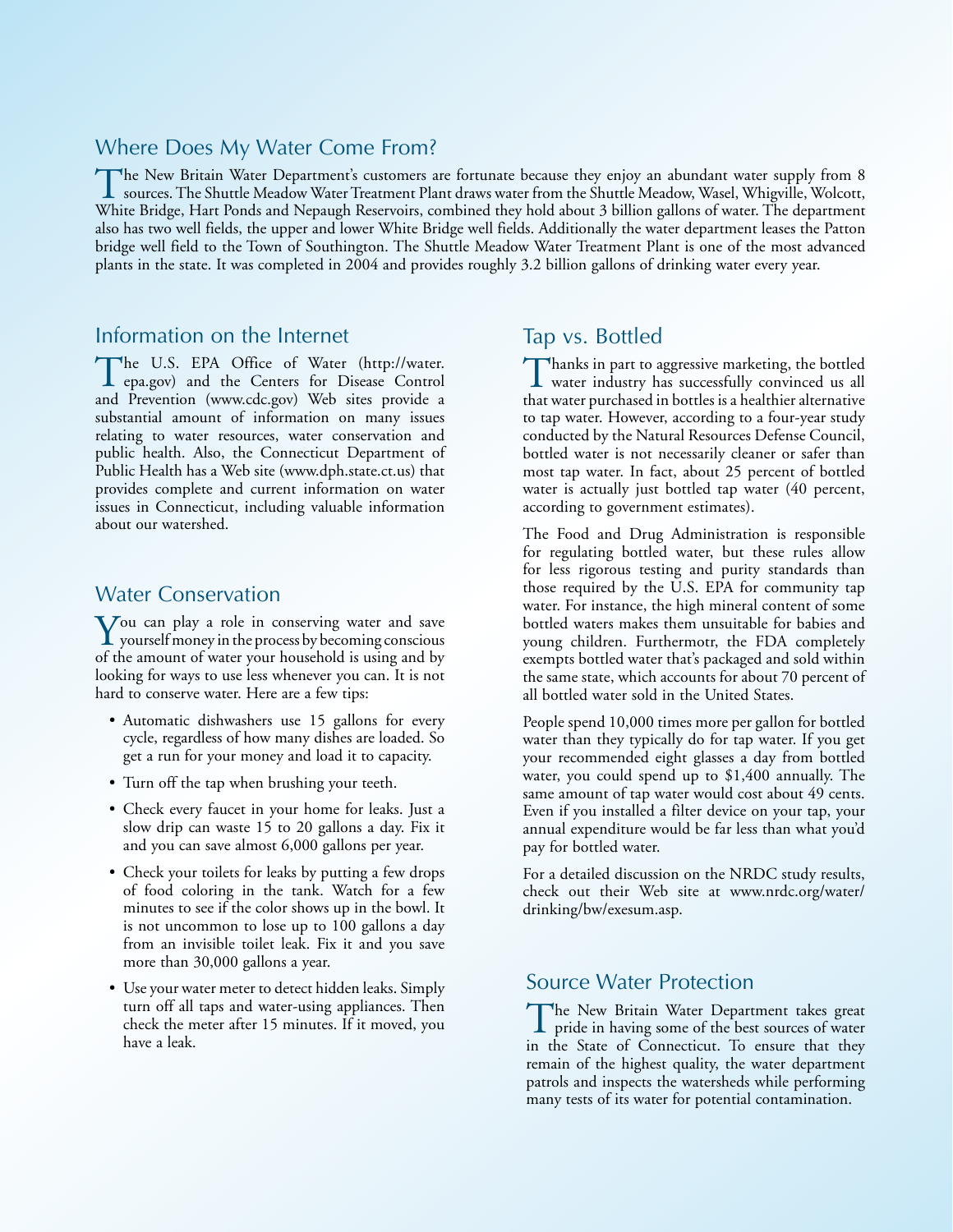# Water Treatment Process

ur treatment process consists of a series of steps. First, raw water is drawn from our water sources and is disinfected by Ozone gas which is an advanced method of disinfection used to protect against cryptosporidium, it also has the added benefit of oxidizing metals and removing taste and odor compounds from the water. The second step in the process sends the water to a mixing tank where polyaluminumchloride is added, which causes small particles to adhere to one another making them heavy enough to settle into a basin from which sediment is removed. After settling the water is filtered through granular activated carbon and fine sand to remove smaller suspended particles and organic compounds. The water is now very clear and ready for final treatment. Chlorine is added to maintain a disinfectant residual in the distribution system. (We carefully monitor the amount of chlorine needed to protect the safety of your water without compromising taste.) additionally calcium carbonate is used to reduce corrosion of plumbing fixtures by adjust the pH and alkalinity of the water, and fluoride is also added to promote dental health. The water is then sent to a clear well where after a period of time in the water it is ready to flow to your home or business.

# Benefits of Chlorination

Disinfection, a chemical process used to control disease-causing microorganisms by killing or inactivating them, is unquestionably the most important step in drinking water treatment. By far, the most common method of disinfection in North America is chlorination.

Before communities began routinely treating drinking water with chlorine (starting with Chicago and Jersey City in 1908), cholera, typhoid fever, dysentery, and hepatitis A killed thousands of U.S. residents annually. Drinking water chlorination and filtration have helped to virtually eliminate these diseases in the U.S. Significant strides in public health are directly linked to the adoption of drinking water chlorination. In fact, the filtration of drinking water plus the use of chlorine is probably the most significant public health advancement in human history.

How chlorination works:

**Potent Germicide Reduction** in the level of many diseasecausing microorganisms in drinking water to almost immeasurable levels.

**Taste and Odor Reduction** of many disagreeable tastes and odors like foul-smelling algae secretions, sulfides, and odors from decaying vegetation.

**Biological Growth Elimination** of slime bacteria, molds, and algae that commonly grow in water supply reservoirs, on the walls of water mains, and in storage tanks.

**Chemical Removal** of hydrogen sulfide (which has a rotten egg odor), ammonia, and other nitrogenous compounds that have unpleasant tastes and hinder disinfection. It also helps to remove iron and manganese from raw water.

# Water Main Flushing

Distribution mains (pipes) convey water to homes, businesses, and hydrants in your neighborhood. The water entering distribution mains is of very high quality; however, water quality can deteriorate in areas of the distribution mains over time. Water main flushing is the process of cleaning the interior of water distribution mains by sending a rapid flow of water through the mains.

Flushing maintains water quality in several ways. For example, flushing removes sediments like iron and manganese. Although iron and manganese do not pose health concerns, they can affect the taste, clarity, and color of the water. Additionally, sediments can shield microorganisms from the disinfecting power of chlorine, contributing to the growth of microorganisms within distribution mains. Flushing helps remove stale water and ensures the presence of fresh water with sufficient dissolved oxygen and disinfectant levels, and an acceptable taste and smell.

During flushing operations in your neighborhood, some short-term deterioration of water quality, though uncommon, is possible. You should avoid tap water for household uses at such times. If you do use the tap, allow your cold water to run for a few minutes at full velocity before use, and avoid using hot water, to prevent sediment accumulation in your hot water tank.

Please contact us if you have any questions or if you would like more information on our water main flushing schedule.

### Source Water Assessment

A water assessment of the New Britain source water was completed by the Department of Public Health, Drinking Water<br>Section. The updated assessment report can be found on the Department of Public Health's Web site: www.dir Wate/SWAP/Community/CT0890011.pdf

The assessment found that one of our water sources has a high susceptibility to potential sources of contamination because it is located in a urban setting. Even though nothing has ever been detected there the departments is required to make this information public.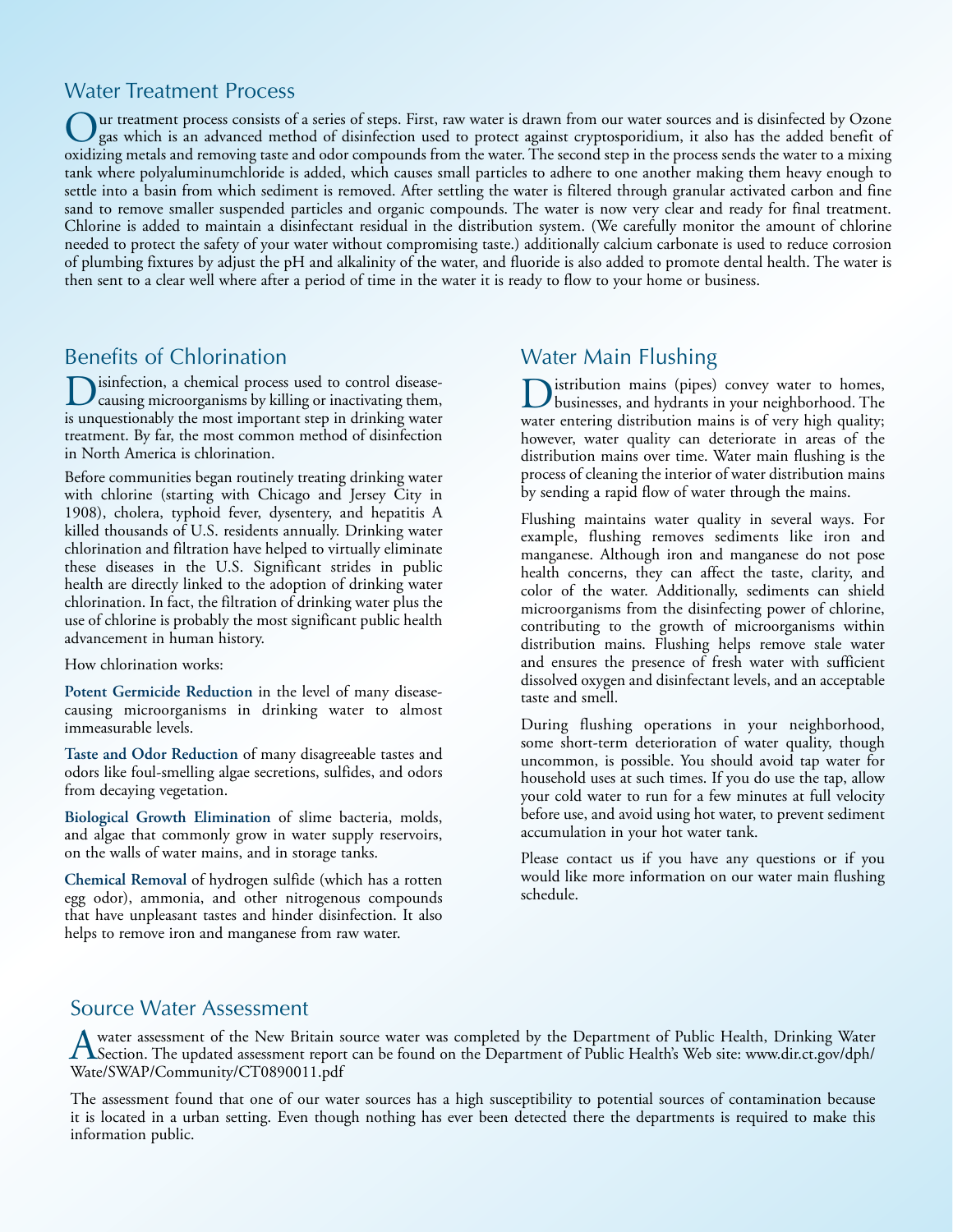### Important Health Information

Sources of lead in drinking water includes corrosion of household plumbing systems and erosion of natural deposits. Infants and children who drink water containing lead in excess of the action level could experience delays in their physical or mental development. Children could show slight deficits in attention span and learning abilities. Adults who drink this water over many years could develop kidney problems or high blood pressure.

Sources of copper in drinking water include corrosion of household plumbing systems, erosion of natural deposits, and leaching from wood preservatives. Copper is an essential nutrient, but some people who drink water containing copper in excess of the action level over a relatively short amount of time could experience gastrointestinal distress. Some people who drink water containing copper in excess of the action level over many years could suffer liver or kidney damage. People with Wilson's Disease should consult their personal doctors.

Some people may be more vulnerable to contaminants in drinking water than the general population. Immunocompromised persons such as persons with cancer undergoing chemotherapy, persons who have undergone organ transplants, people with HIV/AIDS or other immune system disorders, some elderly, and infants may be particularly at risk from infections. These people should seek advice about drinking water from their health care providers. The U.S. EPA/CDC (Centers for Disease Control and Prevention) guidelines on appropriate means to lessen the risk of infection by *Cryptosporidium* and other microbial contaminants are available from the Safe Drinking Water Hotline at (800) 426-4791.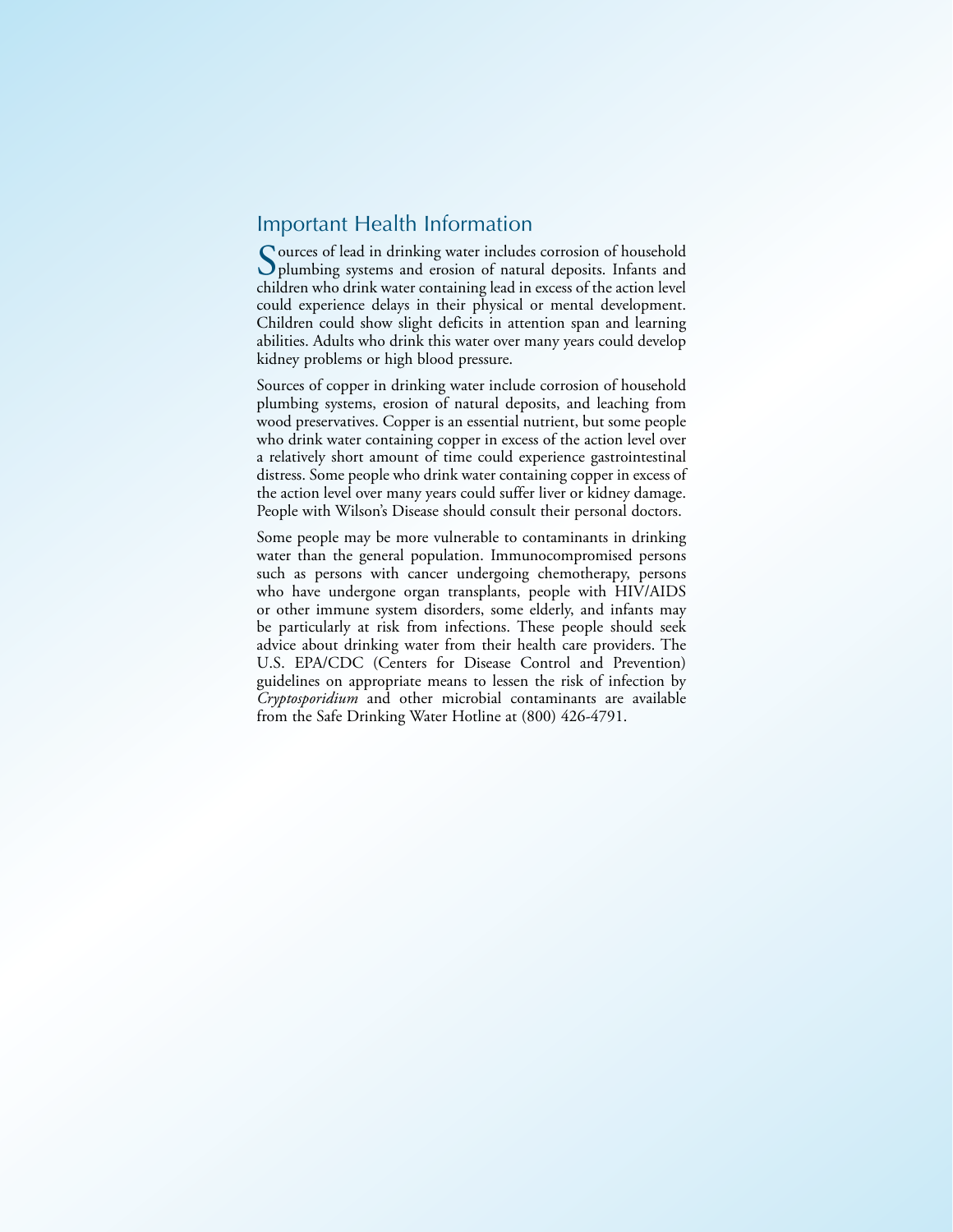# Sampling Results

During the past year, we have taken hundreds of water samples in order to determine the presence of any radioactive, biological, inorganic, volatile organic, or synthetic organic organic organic organic organic organic org because the concentrations of these substances do not change frequently. In these cases, the most recent sample data are included, along with the year in which the sample was taken.

| <b>REGULATED SUBSTANCES</b>                                        |                               |                                  |                        |                                  |                          |                  |                                                                                                                             |
|--------------------------------------------------------------------|-------------------------------|----------------------------------|------------------------|----------------------------------|--------------------------|------------------|-----------------------------------------------------------------------------------------------------------------------------|
| <b>SUBSTANCE</b><br>(UNIT OF MEASURE)                              | <b>YEAR</b><br><b>SAMPLED</b> | <b>MCL</b><br>[MRDL]             | <b>MCLG</b><br>[MRDLG] | <b>AMOUNT</b><br><b>DETECTED</b> | <b>RANGE</b><br>LOW-HIGH | <b>VIOLATION</b> | <b>TYPICAL SOURCE</b>                                                                                                       |
| <b>Alpha Emitters</b> (pCi/L)                                      | 2013                          | 15                               | $\theta$               | 0.54                             | $0.54 - 0.54$            | N <sub>o</sub>   | Erosion of natural deposits                                                                                                 |
| <b>Chlorine</b> (ppm)                                              | 2013                          | $[4]$                            | $[4]$                  | 0.76                             | $0.21 - 0.76$            | No               | Water additive used to control microbes                                                                                     |
| <b>Combined Radium</b> (pCi/L)                                     | 2013                          | 5                                | $\Omega$               | 0.36                             | $0.36 - 0.36$            | N <sub>o</sub>   | Erosion of natural deposits                                                                                                 |
| <b>Fluoride</b> (ppm)                                              | 2013                          | 4                                | 4                      | 1.09                             | $0.8 - 1.09$             | No               | Erosion of natural deposits; Water additive that promotes strong<br>teeth; Discharge from fertilizer and aluminum factories |
| Haloacetic Acids [HAAs]-Stage 2 (ppb)                              | 2013                          | 60                               | <b>NA</b>              | 6.25                             | $2 - 16$                 | N <sub>o</sub>   | By-product of drinking water disinfection                                                                                   |
| <b>TTHMs</b> [Total Trihalomethanes]-Stage 2 (ppb)                 | 2013                          | 80                               | <b>NA</b>              | 34                               | $5 - 51$                 | N <sub>o</sub>   | By-product of drinking water disinfection                                                                                   |
| <b>Total Organic Carbon</b> (ppm)                                  | 2013                          | <b>TT</b>                        | <b>NA</b>              | 1.5                              | $0.5 - 1.5$              | No               | Naturally present in the environment                                                                                        |
| Turbidity <sup>1</sup> (NTU)                                       | 2013                          | <b>TT</b>                        | <b>NA</b>              | 0.11                             | $0.02 - 0.11$            | No               | Soil runoff                                                                                                                 |
| <b>Turbidity</b> (Lowest monthly percent of samples meeting limit) | 2013                          | TT=95% of samples<br>$< 0.3$ NTU | <b>NA</b>              | 100                              | <b>NA</b>                | N <sub>o</sub>   | Soil runoff                                                                                                                 |

**Tap water samples were collected for lead and copper analyses from sample sites throughout the community**

| <b>SUBSTANCE</b><br>(UNIT OF MEASURE) | <b>YEAR</b><br><b>SAMPLED</b> | <b>AL</b> | <b>MCLG</b> | <b>AMOUNT DETECTED</b><br>$(90TH%$ TILE) | <b>SITES ABOVE AL/</b><br><b>TOTAL SITES</b> | <b>VIOLATION</b> | <b>TYPICAL SOURCE</b>                                                |
|---------------------------------------|-------------------------------|-----------|-------------|------------------------------------------|----------------------------------------------|------------------|----------------------------------------------------------------------|
| <b>Copper</b> (ppm)                   | 201                           |           |             | 0.014                                    | 0/45                                         | No               | Corrosion of household plumbing systems; Erosion of natural deposits |
| Lead (ppb)                            | 2011                          | 15        | $\Omega$    | 6.5                                      | 2/45                                         | No               | Corrosion of household plumbing systems; Erosion of natural deposits |

| <b>SECONDARY SUBSTANCES</b>           |                               |             |             |                                  |                                 |                  |                                       |  |  |
|---------------------------------------|-------------------------------|-------------|-------------|----------------------------------|---------------------------------|------------------|---------------------------------------|--|--|
| <b>SUBSTANCE</b><br>(UNIT OF MEASURE) | <b>YEAR</b><br><b>SAMPLED</b> | <b>SMCL</b> | <b>MCLG</b> | <b>AMOUNT</b><br><b>DETECTED</b> | <b>RANGE</b><br><b>LOW-HIGH</b> | <b>VIOLATION</b> | <b>TYPICAL SOURCE</b>                 |  |  |
| <b>Chloride</b> (ppm)                 | 2013                          | 250         | <b>NA</b>   | 21                               | $21 - 21$                       | $\rm No$         | Runoff/leaching from natural deposits |  |  |
| $\mathbf{p}H^2$ (Units)               | 2013                          | $6.5 - 8.5$ | <b>NA</b>   | 9.6                              | $9.3 - 9.6$                     | N <sub>o</sub>   | Naturally occurring                   |  |  |

1 Turbidity is a measure of the cloudiness of the water. It is monitored because it is a good indicator of the effectiveness of the filtration system. 2 The New Britain Water Department is mandated by the Connecticut Department of Public Health to maintain a pH value of greater than 9.3 to optimize corrosion control.